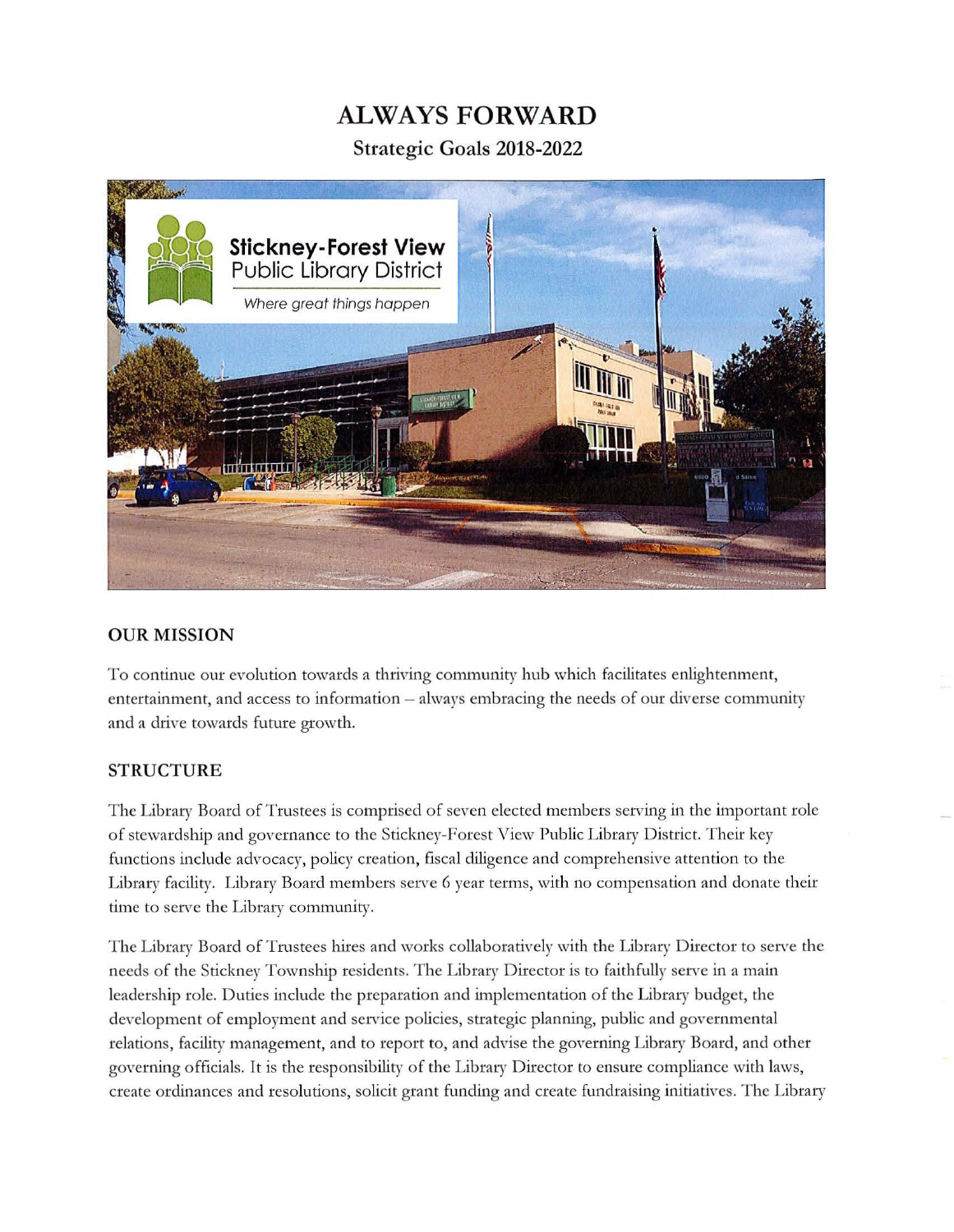The Library, despite a modern facelift, is still an aging building. With the current fiscal reality showing signs of decline or at least holding steady, and with no prospect for population growth, we have to carefully and strategically plan for anticipated building repairs. We struggle with increasing staff costs, and the need to maintain staffing levels to continue to provide the services to which our patrons have become accustomed.

Our strength is in the service that we provide and in the fact that the Library is indeed a community hub of activity. Our challenge is to continue to serve our diverse community.

#### A FEW FACTS

| <b>Total Population Served</b>        | 10,412      |
|---------------------------------------|-------------|
| <b>Total Staff</b>                    | 20          |
| Hours Open Per Week                   | 60          |
| <b>Building Construction Dates</b>    | 1958-1963   |
| <b>Total Income</b>                   | \$1,374,766 |
| <b>Total Patron Visits</b>            | 130,312     |
| Total Library Cards Issued            | 3,000       |
| <b>Total Programs</b>                 | 871         |
| Total Program Attendance              | 12,315      |
| <b>Total Circulation of Materials</b> | 50,393      |
| Total Grant Procurement               | \$70,000    |



## WHAT THE COMMUNITY HAS TO SAY...

*" We love this Libra1y!! Wo11de1ji1!, e11th11siastic stajf* & *good Jpaces!"* 

*" The 1vhole stajf is ama zing. A/Jvays making a memorable experience for my children."* 

*"From the first day I entered y our L ib ra1y I felt comfo rtable. That was due to the personalities of ALL the staff. Keep up the good work."* **FROM THE KIDS (& TEENS)** 

The staff here are excellent! Very helpful  $\mathcal O$  friendly!"

"*I Love Love this Library*"

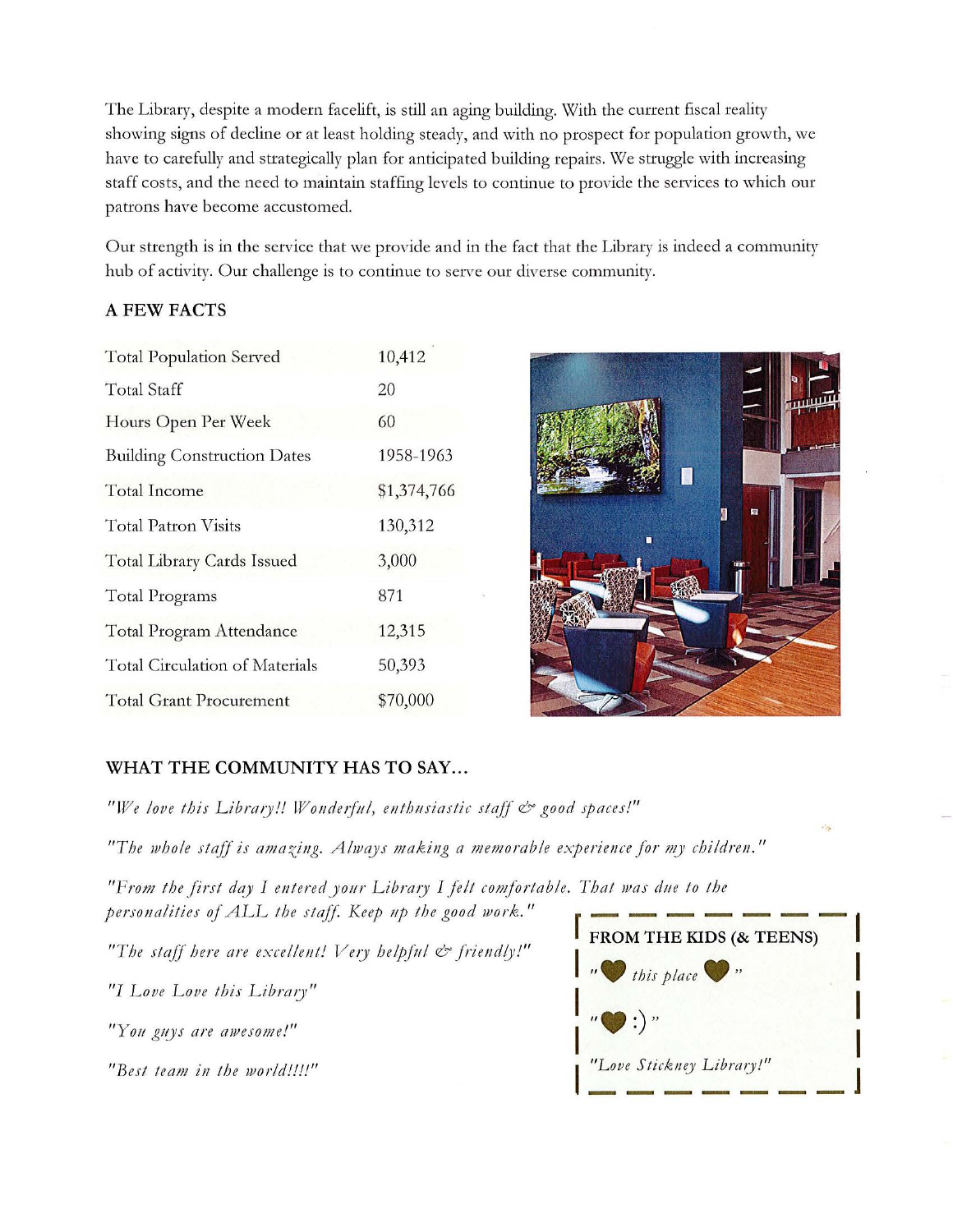# **Strategic Plan**

Stickney-Forest View Public Library District 2018-2022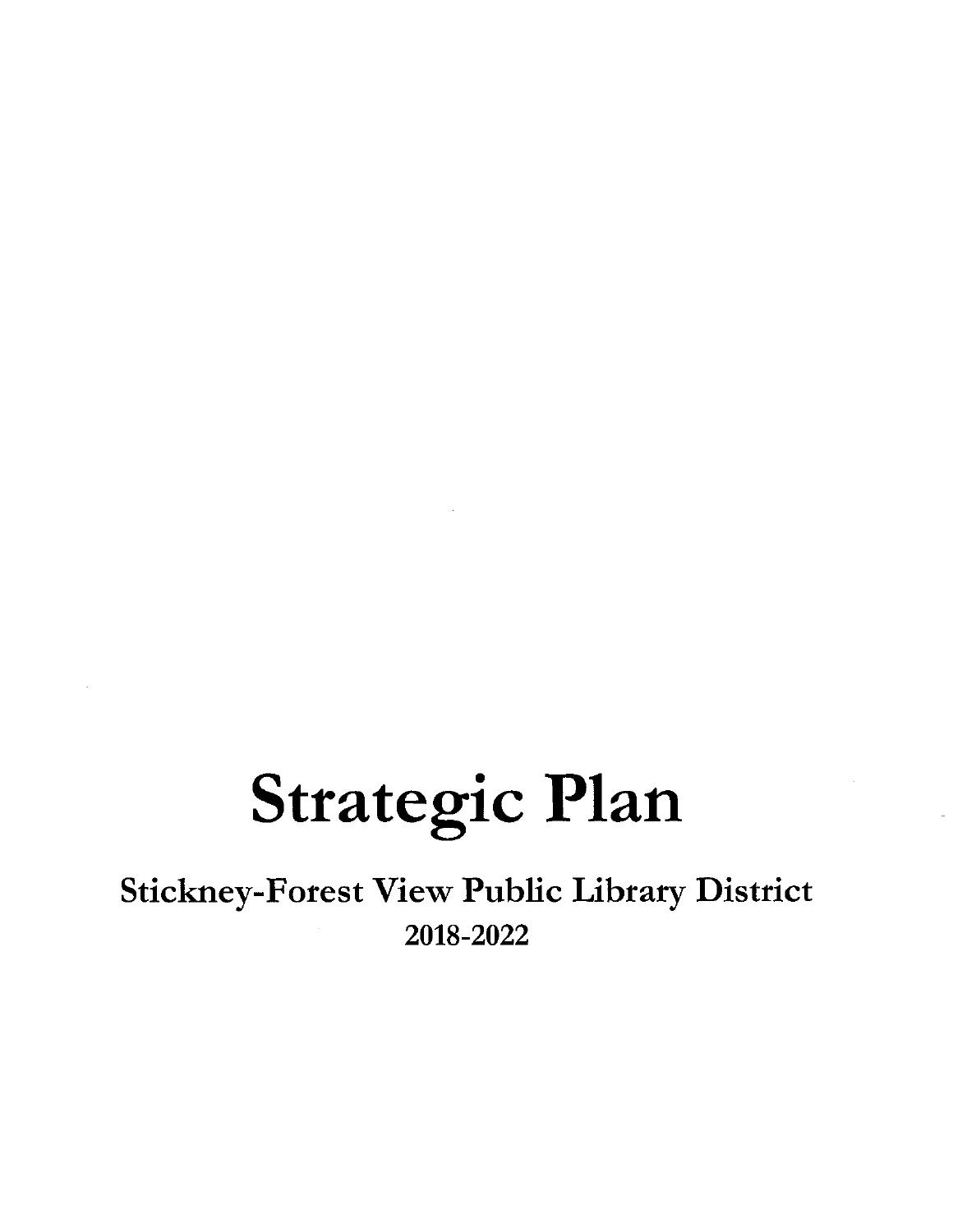#### **THE PROCESS**

Due to the limited resources of the Library, and being ever mindful of the possibility of future growth, planning is necessary as a tool to determine goals and make decisions about expanding or limiting resources and services. This plan provides a framework of priorities that have been determined by the community, the staff, the Strategic Planning Committee and the Library Board of Trustees.

In order to formulate the Strategic Plan, a Tier One Committee was established, and numerous brainstorming meetings occurred. Library staff and the Library Board were apprised of all developments that resulted from these meetings. A patron survey was developed which initiated further feedback.

Administration compiled all results to arrive at a 7-goal Strategic Plan. A Staff Institute Day was arranged to elicit final feedback to present to the Library Board.

\Vhat follows is a 4 year plan for strategic success.

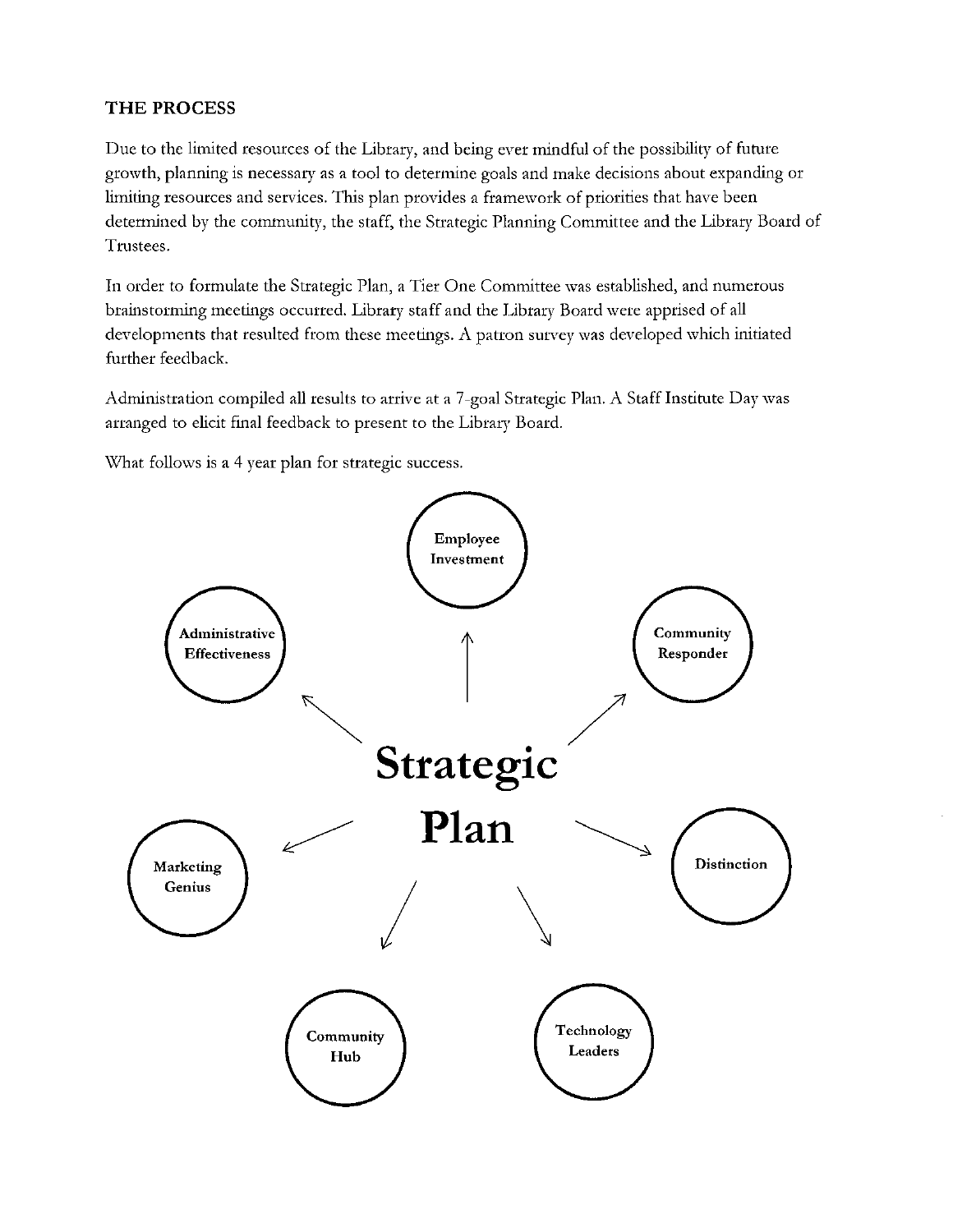## **GOAL ONE**

Employee Investment - The Stickney Forest-View Public Library District will continue to consider its staff to be its greatest strength. Employees will continue to be treated with respect, and Administration will advocate for their interests, compensation and benefits so that they can best serve our public.

| Action                                                                                                                                                                                                                                                                                                                      | Timeframe |
|-----------------------------------------------------------------------------------------------------------------------------------------------------------------------------------------------------------------------------------------------------------------------------------------------------------------------------|-----------|
| All departments in the Library will develop job descriptions and core<br>competencies for each position.                                                                                                                                                                                                                    | 2019      |
| Training procedures, new employee orientation procedures, and staff re-training<br>protocols will be put into place and kept current.                                                                                                                                                                                       | 2019      |
| Employee job descriptions, core competencies, and training procedures will be<br>distributed at evaluation time and reviewed on a yearly basis                                                                                                                                                                              | 2018-2022 |
| Employees will be evaluated at the end of each fiscal year (by June 30th) for<br>competencies, goal achievement, and fiscal accomplishments. Positions will be<br>evaluated and redefined, as required                                                                                                                      | 2018-2022 |
| Staff will be strongly encouraged to take advantage of at least one professional<br>development course each year. All course completions will be documented in<br>the employee's personnel file.                                                                                                                            | 2018-2022 |
| Any employee who pursues with diligence a Library degree, certificate or related<br>education (teaching, programming) will be eligible for a tuition reimbursement<br>benefit and opportunities to study at work if the intellectual property can be<br>brought back to the Library for the improvement of Library service. | 2018-2022 |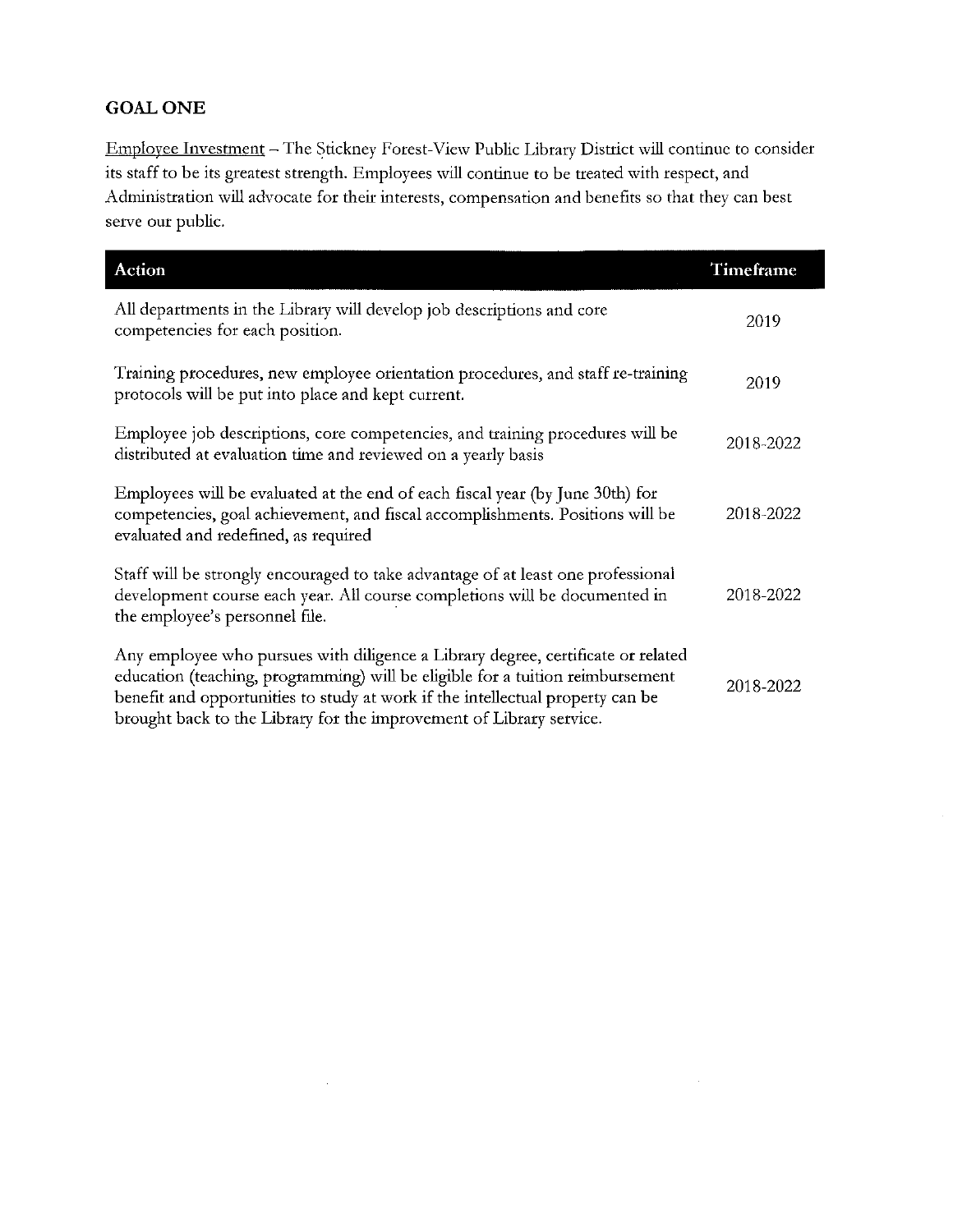## **GOAL TWO**

The Library as a Community Responder - The Library will strive to understand and anticipate the unique needs of its diverse community.

| Action                                                                                                                                                                                                                                                                                                                                                                                                                                                                                    | Timeframe |
|-------------------------------------------------------------------------------------------------------------------------------------------------------------------------------------------------------------------------------------------------------------------------------------------------------------------------------------------------------------------------------------------------------------------------------------------------------------------------------------------|-----------|
| Increase convenience and improve access to services and materials which<br>includes adaptive access - physically and digitally, multi-language accessibility,<br>services for psychological/emotional challenges, homelessness, domestic distress<br>- and any other challenges.                                                                                                                                                                                                          | 2018-2022 |
| Directly address the Latino demographic through translation work that reflects<br>our respect and appreciation for the contributions from this community, and the<br>necessity of our service.                                                                                                                                                                                                                                                                                            | 2018-2022 |
| Renovate parking lots.                                                                                                                                                                                                                                                                                                                                                                                                                                                                    | 2019      |
| Create signage.                                                                                                                                                                                                                                                                                                                                                                                                                                                                           | 2019      |
| Create outdoor digital signage.                                                                                                                                                                                                                                                                                                                                                                                                                                                           | 2019      |
| Increase display features.                                                                                                                                                                                                                                                                                                                                                                                                                                                                | 2019-2020 |
| Renovate bathrooms to ensure compliance with current gender laws and<br>specifications as well as ADA compliance codes.                                                                                                                                                                                                                                                                                                                                                                   | 2021      |
| Create a dedicated area for tweens within the youth or young adult space                                                                                                                                                                                                                                                                                                                                                                                                                  | 2019-2022 |
| Renovate front entrance, ramping, stairs and sidewalks to ensure compliance<br>and access.                                                                                                                                                                                                                                                                                                                                                                                                | 2019      |
| Remodel the Young Adult Space to facilitate the needs of our fastest growing<br>demographic and protect their dedicated spaces for safety as well as the<br>enjoyment of our Young Adult community.                                                                                                                                                                                                                                                                                       | 2020      |
| The Library will enhance all ongoing communication with patrons - including<br>seniors, local businesses, philanthropic organizations and governmental bodies<br>within the community. This will include active involvement with outreach<br>activities and the revitalization of relevant and inclusive alliances. The Library<br>will remain committed to a robust social media presence, a functioning<br>marketing program and the development of an accessible and relevant website. | 2019      |
| The Library will collaborate with neighboring organizations, communities and<br>libraries to develop cost-share literacy programming (author events etc.) and to<br>promote the digital museum and archive efforts.                                                                                                                                                                                                                                                                       | 2019-2021 |
| The Library will continue to develop initiatives and build momentum with                                                                                                                                                                                                                                                                                                                                                                                                                  | 2018-2022 |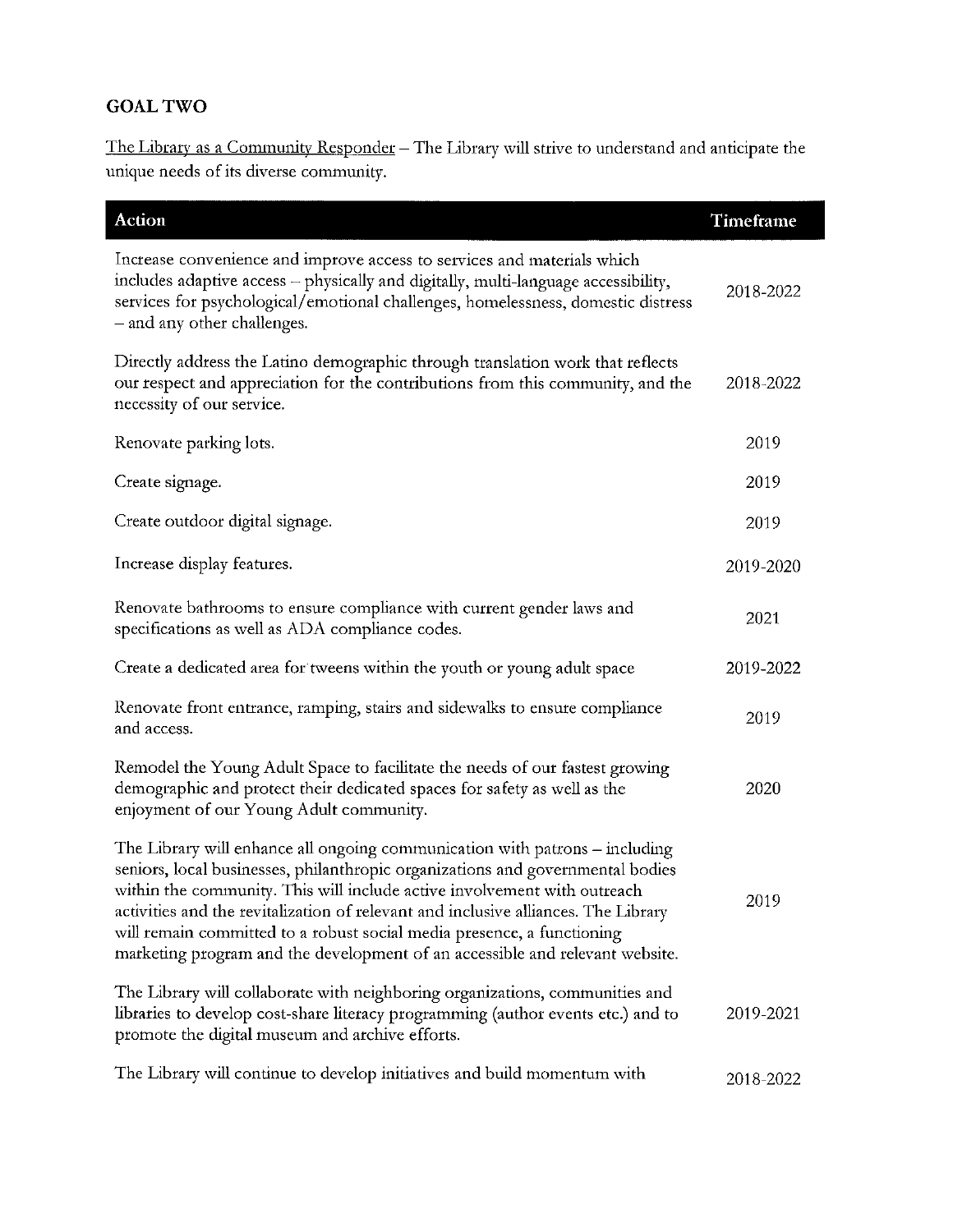Home Delivery and Talking Books.

 $\sim 10^{-11}$ 

| The Library will develop and implement at least one Community Read initiative<br>per year.           | 2019-2022 |
|------------------------------------------------------------------------------------------------------|-----------|
| The Library will develop new book discussion groups to appeal to the millennial<br>demographic.      | 2018-2022 |
| The Library will purchase a vehicle (branded with wrap) to facilitate home<br>delivery and outreach. | 2020      |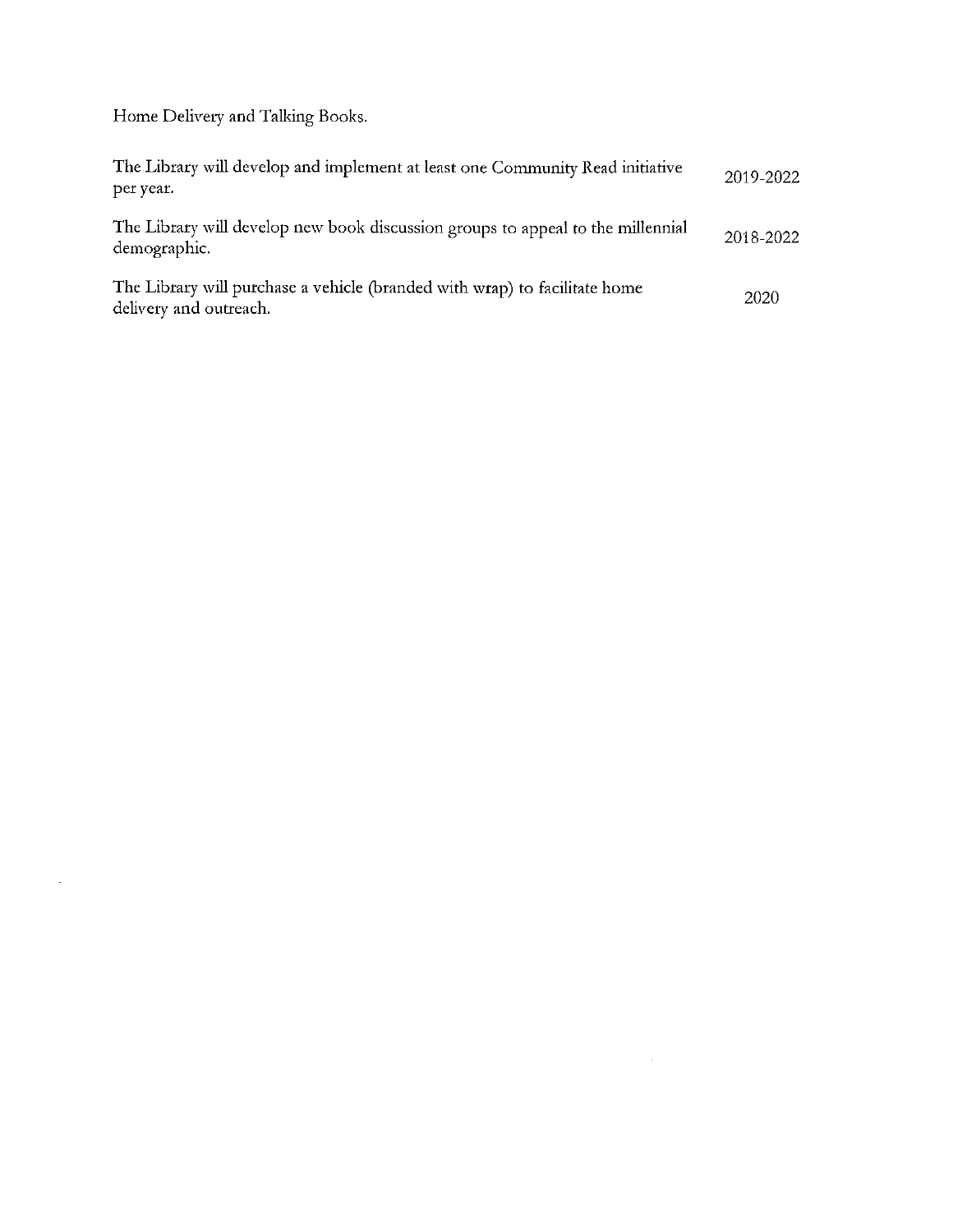## **GOAL THREE**

I

Distinction - What will continue to set us apart from the others? The Stickney Forest View Public Library will strive to continue to be recognized as leaders in the community in every aspect of both the traditional and emerging definitions of service.

| Action                                                                                                                                                                                                                                                                                                                       | Timeframe |
|------------------------------------------------------------------------------------------------------------------------------------------------------------------------------------------------------------------------------------------------------------------------------------------------------------------------------|-----------|
| Establish joint partnerships with other libraries, schools and organizations with<br>the goal of uniting as a community and offsetting costs. This will include, among<br>other things, the prospect of rotating exhibitions, collaboration and<br>development of local group read initiatives, and community author events. | 2018-2022 |
| Establish a Digital Museum that unites the community and positions the Library<br>as an effective steward of local history.                                                                                                                                                                                                  | 2020      |
| The Library will continue to develop inclusive outreach activity that appeals to<br>the specific and diverse needs of the community.                                                                                                                                                                                         | 2018-2022 |
| The community garden concept will continue to develop, providing education in<br>regards to the environment and sustainable living.                                                                                                                                                                                          | 2018-2022 |
| Implement programs specifically designed to facilitate and address the needs of<br>a diverse community with a special focus on underserved populations.                                                                                                                                                                      | 2019-2022 |
| Continued development of initiatives to improve access to service in creative<br>and innovative ways, such as a "Book /Skype a Librarian" Home Delivery and<br>the "Talking Book" initiatives.                                                                                                                               | 2019      |
| The Library will continue on the path of advances in a technological<br>infrastructure that is unparalleled in the area with E-RATE assistance.                                                                                                                                                                              | 2019-2022 |
| Market and brand the Library to match the Library renovation through the<br>establishment of a viable Marketing Committee.                                                                                                                                                                                                   | 2019      |
| Create large scale community fundraiser events on an annual basis.                                                                                                                                                                                                                                                           | 2020-2022 |
| Partner with local businesses to increase Library card registrations by arranging<br>store-based incentives for having a card                                                                                                                                                                                                | 2020-2022 |
| Continue to develop homeschooling materials and services, and create<br>programming catered to this demographic.                                                                                                                                                                                                             | 2019-2022 |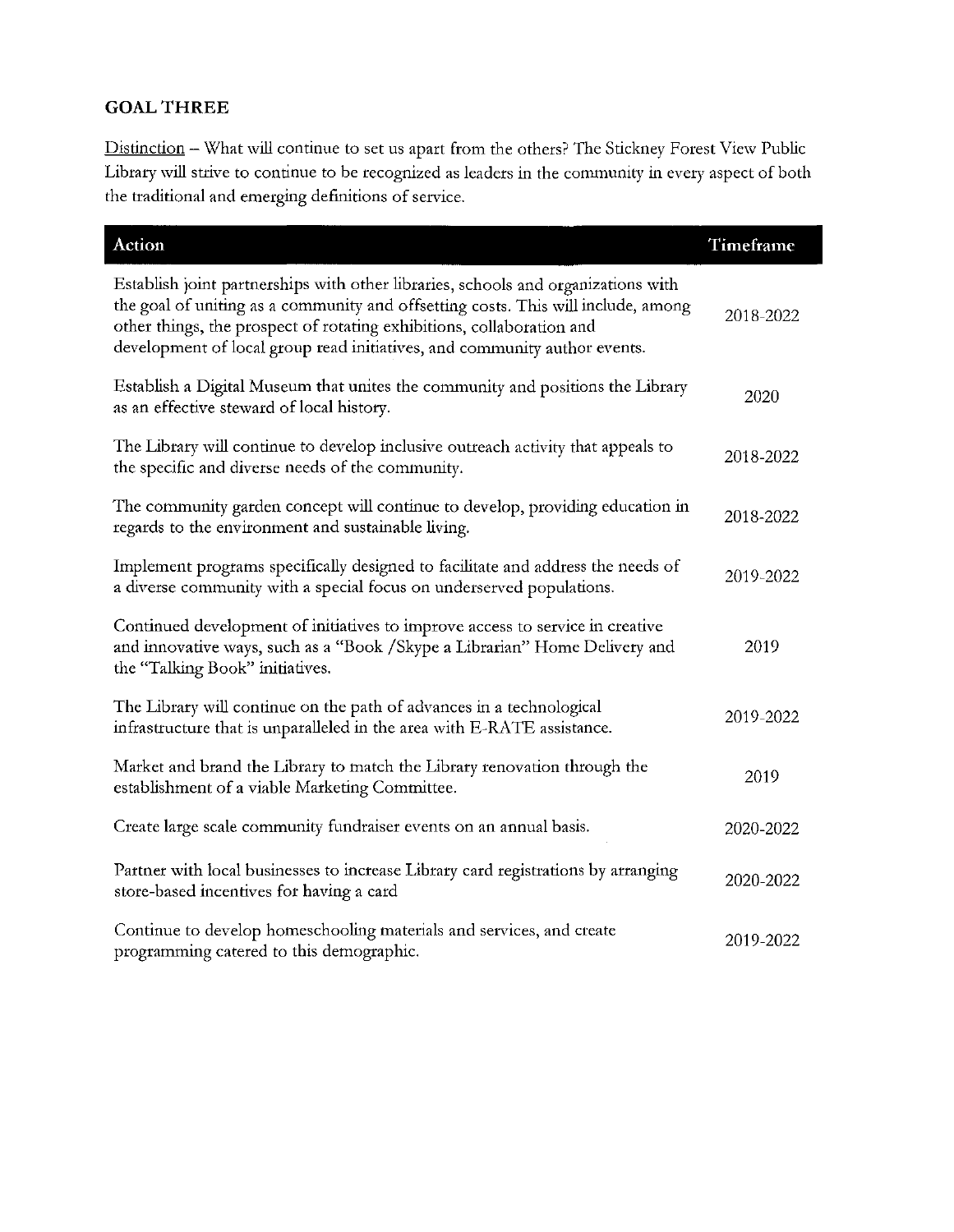## **GOAL FOUR**

Technology Leaders - The Stickney-Forest View Public Library District will remain a leader in the development and implementation of a state of the art technological infrastructure.

| <b>Action</b>                                                                                                                                                                                                                                                                                    | Timeframe |
|--------------------------------------------------------------------------------------------------------------------------------------------------------------------------------------------------------------------------------------------------------------------------------------------------|-----------|
| The Library, through networking, community and staff input will continue to<br>upgrade existing technology, and be vigilant in regards to emerging trends and<br>new technology worthy of implementation. (See The Stickney-Forest View<br>Long-range Technology Plan for detailed information.) | 2018-2022 |
| A technology committee will be established in order to research, discuss and<br>plan for annual technology upgrades and expenditures.                                                                                                                                                            | 2019      |
| The Library will implement regular training protocols for employees, as well as<br>patron instruction.                                                                                                                                                                                           | 2019-2022 |
| The Library will budget appropriately for yearly upgrades and improvements.<br>This includes the aggressive pursuit of grant funding to ensure finance reality.                                                                                                                                  | 2019-2022 |
| The digitization program will reach full implementation. A marketing campaign<br>to promote the Digital Museum with educational programming and a<br>community launch will be in place.                                                                                                          | 2019-2020 |
| Procedures and policies will be implemented to address copyright issues,<br>procedural protocols for digitization intake and scanning.                                                                                                                                                           | 2018-2019 |
| The Library will establish a best practices timeline regarding technology<br>retention and upgrades.                                                                                                                                                                                             | 2019      |
| The Library will plan and implement a technology improvement project for the<br>Young Adult Department.                                                                                                                                                                                          | 2019      |
| The Library will implement improvements related to patron workstations.                                                                                                                                                                                                                          | 2019      |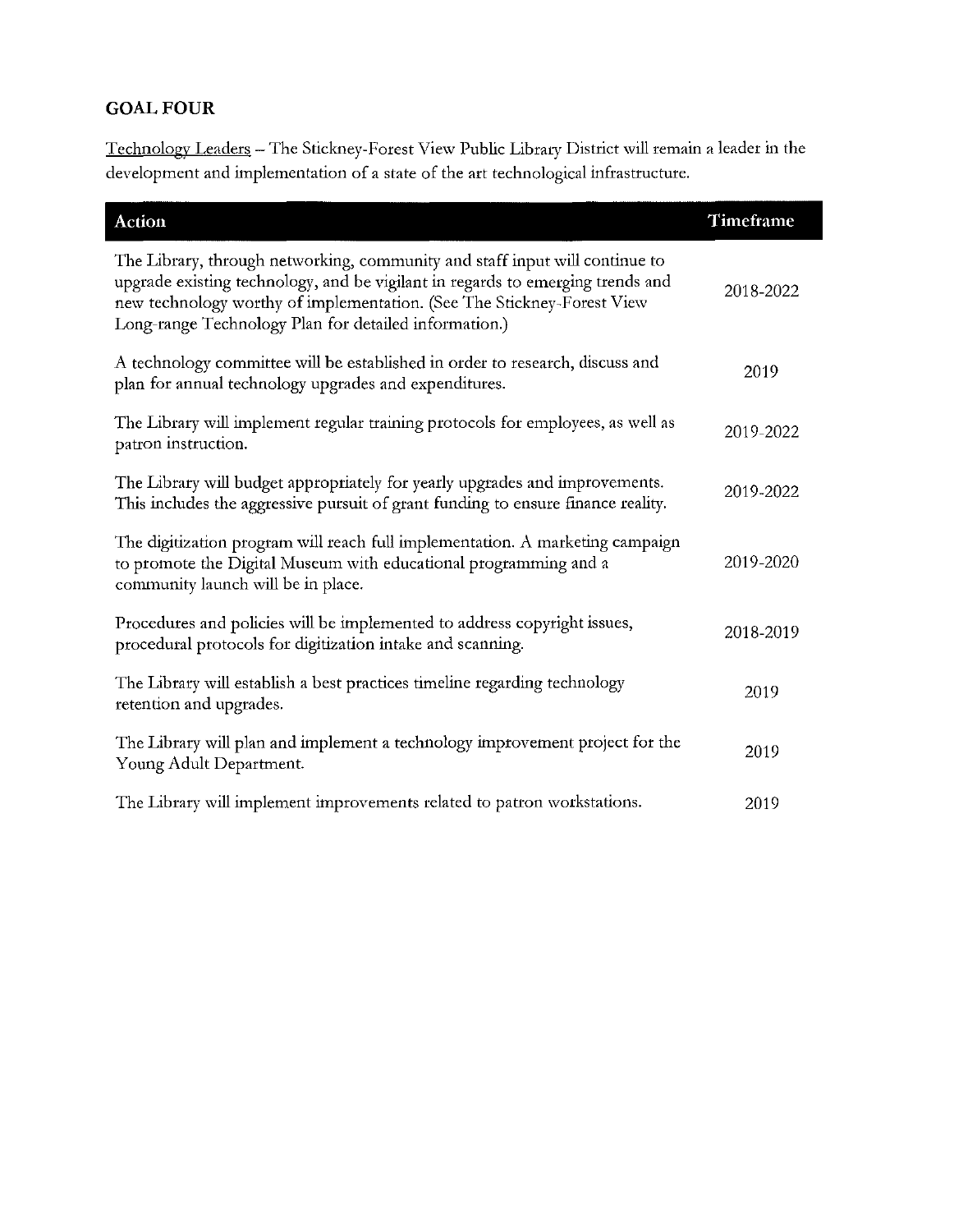## **GOAL FIVE**

I

The Hub of Our Community - The Library will remain committed to facility upgrades and improvements to both maintain current levels of progress and enhance the facility in terms of structure, décor and maintenance.

| <b>Action</b>                                                                                                                                        | Timeframe |
|------------------------------------------------------------------------------------------------------------------------------------------------------|-----------|
| The outdoor spaces will continue to be developed to consider the enjoyment,<br>programming potential, ascetic value and safety for the community.    | 2018-2022 |
| The Library will finance and implement a new roof project.                                                                                           | 2018      |
| A security system will be implemented.                                                                                                               | 2019      |
| A new accessible entranceway will be designed and built.                                                                                             | 2019-2020 |
| Improvements will include parking, sidewalk repair.                                                                                                  | 2019-2020 |
| An effective safety plan will be upgraded and implemented. All staff will be re-<br>trained on safety procedures.                                    | 2018-2019 |
| A Building Maintenance plan will be created and implemented.                                                                                         | 2018      |
| Adequate grant funding and budgetary accommodations will be in place to<br>achieve the maintenance of the existing facility and future improvements. | 2018-2022 |
| Funding will be secured to replace the existing outdoor sign with a digital<br>option.                                                               | 2019      |
| Signage will be purchased for the facility's interior.                                                                                               | 2019      |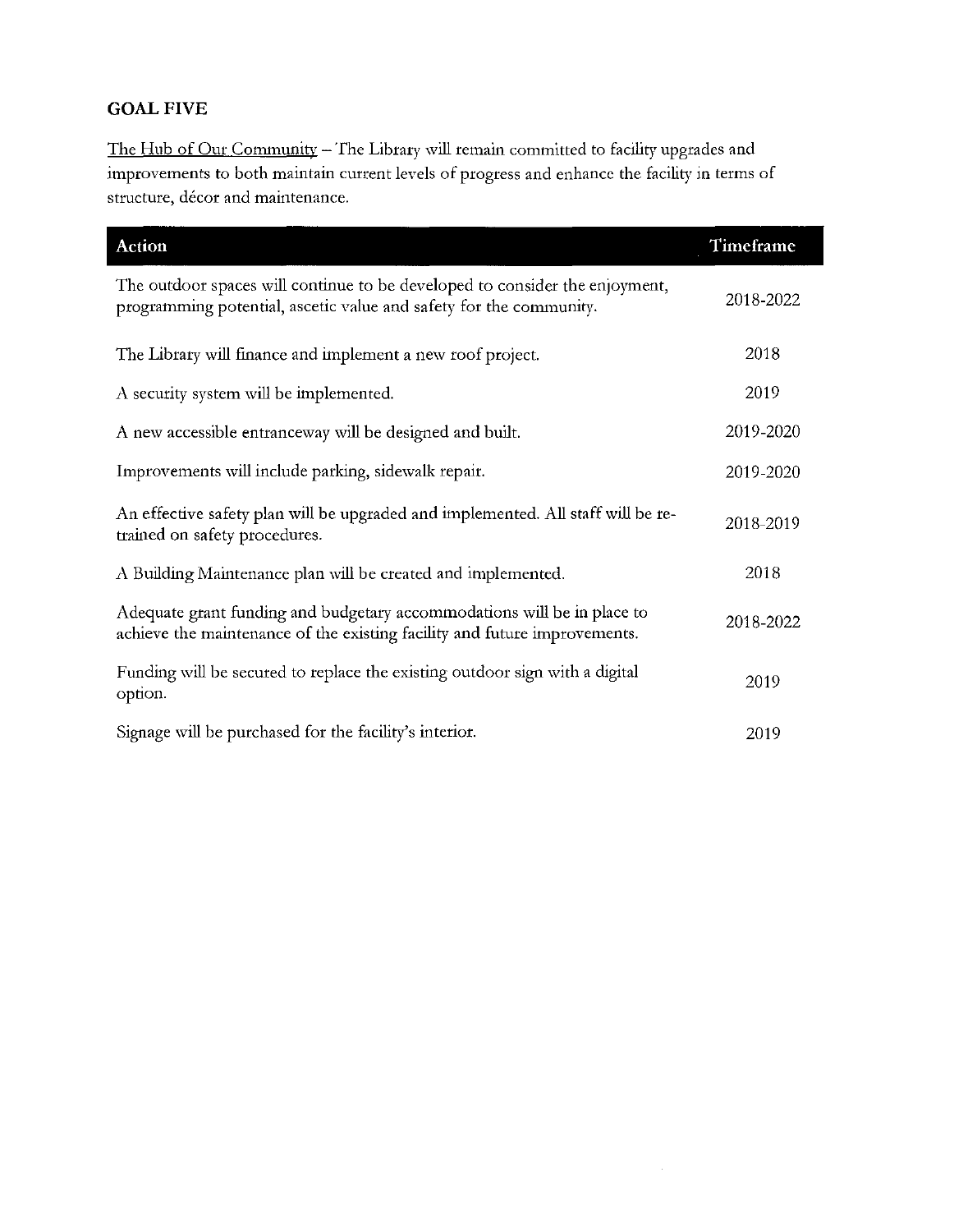#### **GOAL SIX**

Marketing Genius - The Library will reflect marketing genius and adopt best practices to achieve consistency **in** branding through all mediums, developing strategies for promotion to the community which will enhance awareness and participation.

| Action                                                                                                                                                                                                                                                                             | Timeframe |
|------------------------------------------------------------------------------------------------------------------------------------------------------------------------------------------------------------------------------------------------------------------------------------|-----------|
| The Library will establish an active and effective marketing committee which<br>will plan and implement marketing strategies and plans. The committee will<br>solicit feedback and cooperation from the community and staff in order to<br>develop effective marketing strategies. | 2018-2020 |
| Various analytic methods will be employed and monitored to measure the<br>effectiveness of all marketing channels.                                                                                                                                                                 | 2018-2022 |
| A new website will be created under the direction of the Library's Website and<br>Marketing Committees.                                                                                                                                                                            | 2018-2019 |
| Fundraising and marketing goals will include a plan development for unique<br>community engagement initiatives.                                                                                                                                                                    | 2019      |

#### **GOAL SEVEN**

Administrative Effectiveness - The administration of the Stickney-Forest View Public Library District will continue to strive for efficiency and exemplify both fiscal responsibility and creativity.

| <b>Action</b>                                                                                                                                                                                                                                      | Timeframe |
|----------------------------------------------------------------------------------------------------------------------------------------------------------------------------------------------------------------------------------------------------|-----------|
| Administration will ensure that adequate funds are available to finance not only<br>current projects, but future projects and initiatives. Levy funds, grant proceeds<br>and special reserves will be managed in accordance to the Library budget. | 2019-2022 |
| Administration will direct and pursue grant funding initiatives                                                                                                                                                                                    | 2019-2022 |
| A new employee orientation program will be developed.                                                                                                                                                                                              | 2019      |
| All policies will be current and reviewed on a schedule.                                                                                                                                                                                           | 2019      |

#### **FOOTNOTES**

Strategic Plans are guidelines and paths for future initiatives and goals. They are fluid documents that can be expected to change in the face of unexpected events and budgetary concerns.

The years referenced in this document refer to fiscal years as opposed to calendar years.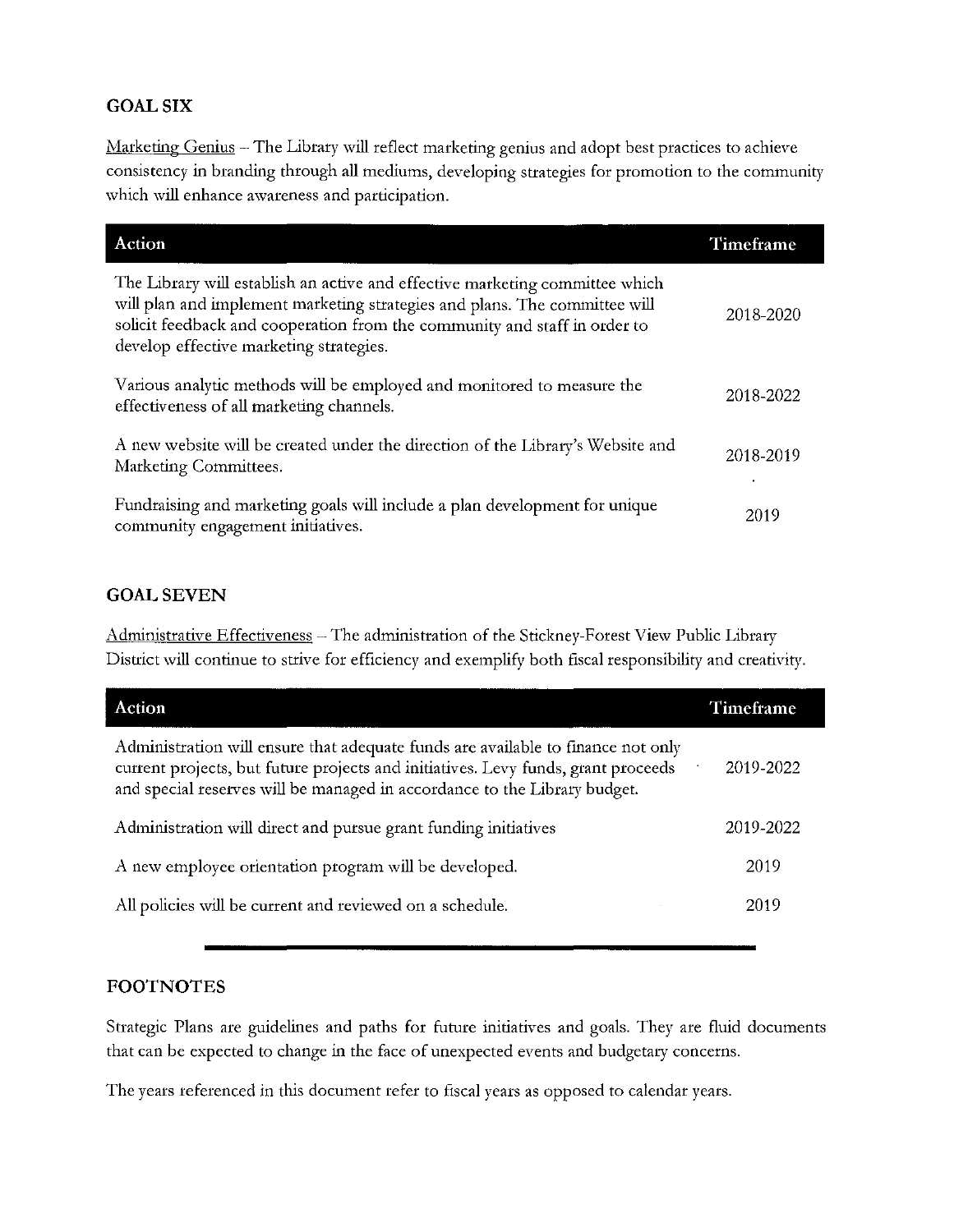Director oversees and approves hiring, and is responsible for directing staff through empowerment and development.

A highly skilled and invested staff is the cornerstone of the Library's operational success. Staff members report to their direct Departmental Manager, and/or to Administration, as required. They work collaboratively, as a team, to implement the strategic plan, develop and organize the collection, serve the resource needs of our diverse community and to utilize their creative talents to market and create educational and entertaining programming.

## **LEADERSHIP**

## **Board of Trustees** Joseph Lopez, *Trustee*

Sylvia Hosek, *Treasurer* **Edgar Montiel**, *Trustee* Marjorie Blatter, Secretary **Maritian Secretary Secretary** *Secretary Secretary Secretary Secretary Secretary Secretary Secretary Secretary Secretary Secretary Secretary Secretary Secretary Se* 

Edgar Montiel, *Pmident* Anthony Murillo, *Tmstee*

## **Administration**

Heather Shlah, *Library Dimtor*  Joanne Chavez-Buchanan, *Business Manager* 

## **Management**

Leighton Shell, *Head of Popular Services* 

Danielle Taylor, *Head of Youth Services, Young Adult Services and Outreach Services* 

Marcos Arellano, *Head ofTeclmical Seivices* 

Kirsten Heintz, *Head of Circulation Services* 

The Stickney-Forest View Public Library is a District. It receives no supplemental funding from Municipal bodies. It is responsible for following all applicable State laws, industry standards, and Library laws. It provides data to the Secretary of State and Cook County while following Administrative Codes. All grant funding/ donations are procured solely by the Stickney-Forest View Public Library District.

#### **HISTORY**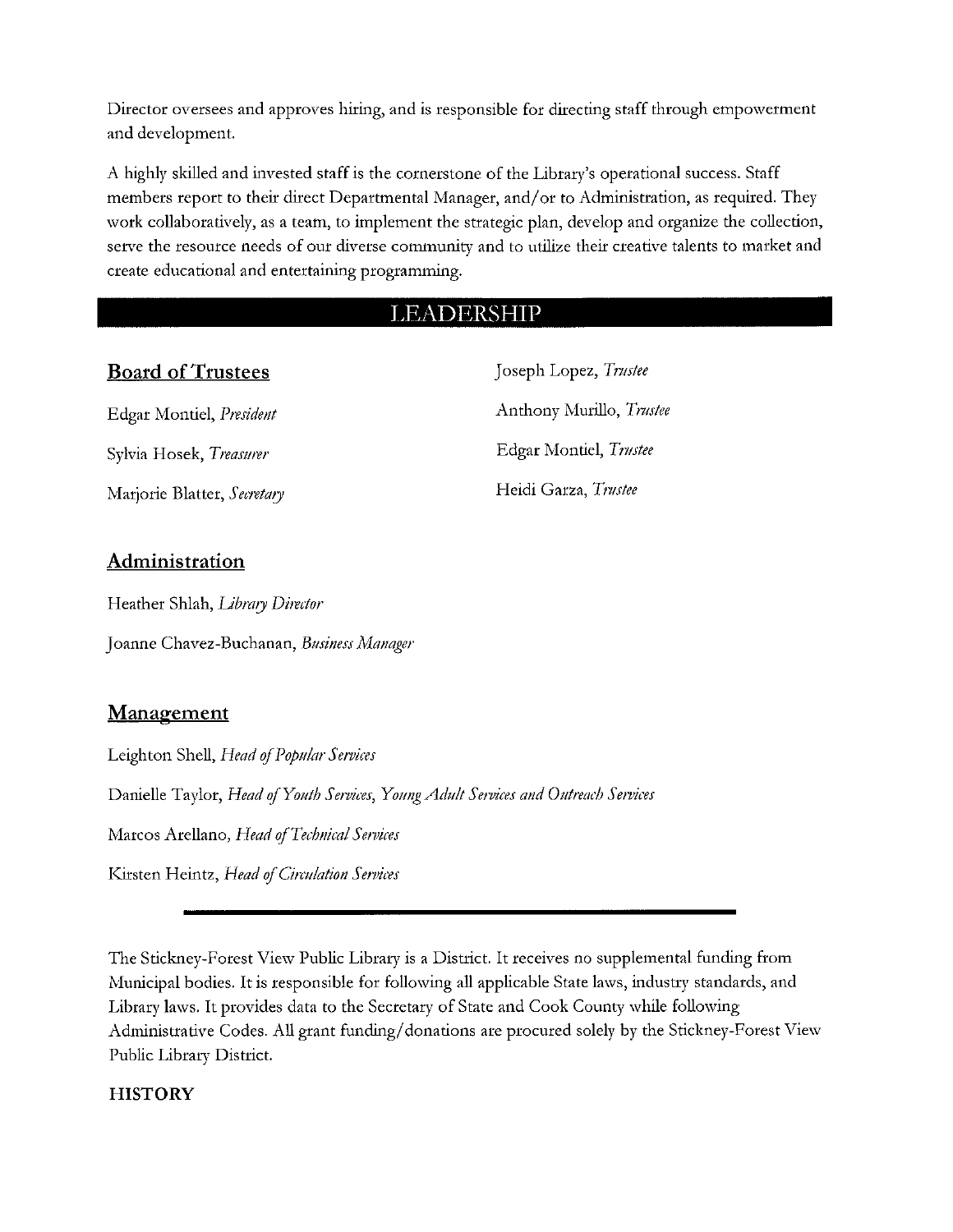#### The Early Years (1930s & 1940s)

The Stickney-Forest View Library District evolved from the Stickney Library, which was founded in 1934. The original collection of the Stickney Library began with the inheritance of 1,400 books from a WPA (Works Progress Administration) project located in the Stickney Township building.

A group of Stickney residents formed the Stickney Library Association. The first Librarian was Mrs. Helen Earl. In 1940, the Library moved from its cramped space at Pershing Road and Scoville Avenue to a store building at 4204 South Oak Park Avenue. In 1942, Stickney Library had 1,958 books on the shelves, a number which doubled within four years due to new purchases and donations. One notable donor was Harry Sklenar, a member of the United States Armed Services, who brought books back with him to Stickney while on leave.

A party was held at the Village Hall in 1946 to raise funds to help pay for lights, rent, and new books. Two years later, the Stickney Library Association moved into more suitable accommodations in the new Stickney Township Health building located at 6721 West 40th Street.

#### Growing with the Community (1950s-1980s)

In 1953, a petition to form a Library District between Stickney and Forest View began to circulate, and was submitted to a County Judge on June 16, 1953. A referendum was held in November of that year to create the District. The population of the proposed Library District was approximately, 6,000 people at the time. The Library District would be funded through a Library tax of 6 cents per \$100 of assessed real estate value. The first time the decision was put to them, voters rejected the establishment of the proposed Library District.

In 1954, a State study recommended that Stickney and Forest View be served by a unified Library District. In April of 1954, voters approved the creation of the Library District. Stickney-Forest View became the first Library District founded in Cook County since the State law had been passed in 1945 authorizing the foundation of Library Districts.

The Library Board purchased the Faith Community Church, which was a white frame church building located at 6714 41st Street in Stickney, for \$6,000 to temporarily house the Library. In 1955, the new Stickney-Forest View Public Library District opened in the refurbished and repainted Church. That same year, the Library Board acquired the lot on the corner of 43rd Street and Oak Park Avenue, and designated it as the future (and current) home of the Stickney-Forest View Public Library District.

In 1958, construction began for the two story building at the corner of 43rd Street and Oak Park Avenue at an estimated cost of \$175,000 and a projected completion in the year 1963. The building was designed by Architect Eugene Cook.

In 1960, the Stickney-Forest View Public Library District held a special election to select Trustees and endorse or reject a proposed \$154,000 general obligation bond issue. The bond proposal was designed to speed completion of the new (now) \$225,000 Library which was under construction. With additional revenue, construction of the Library would be completed by the year's end, which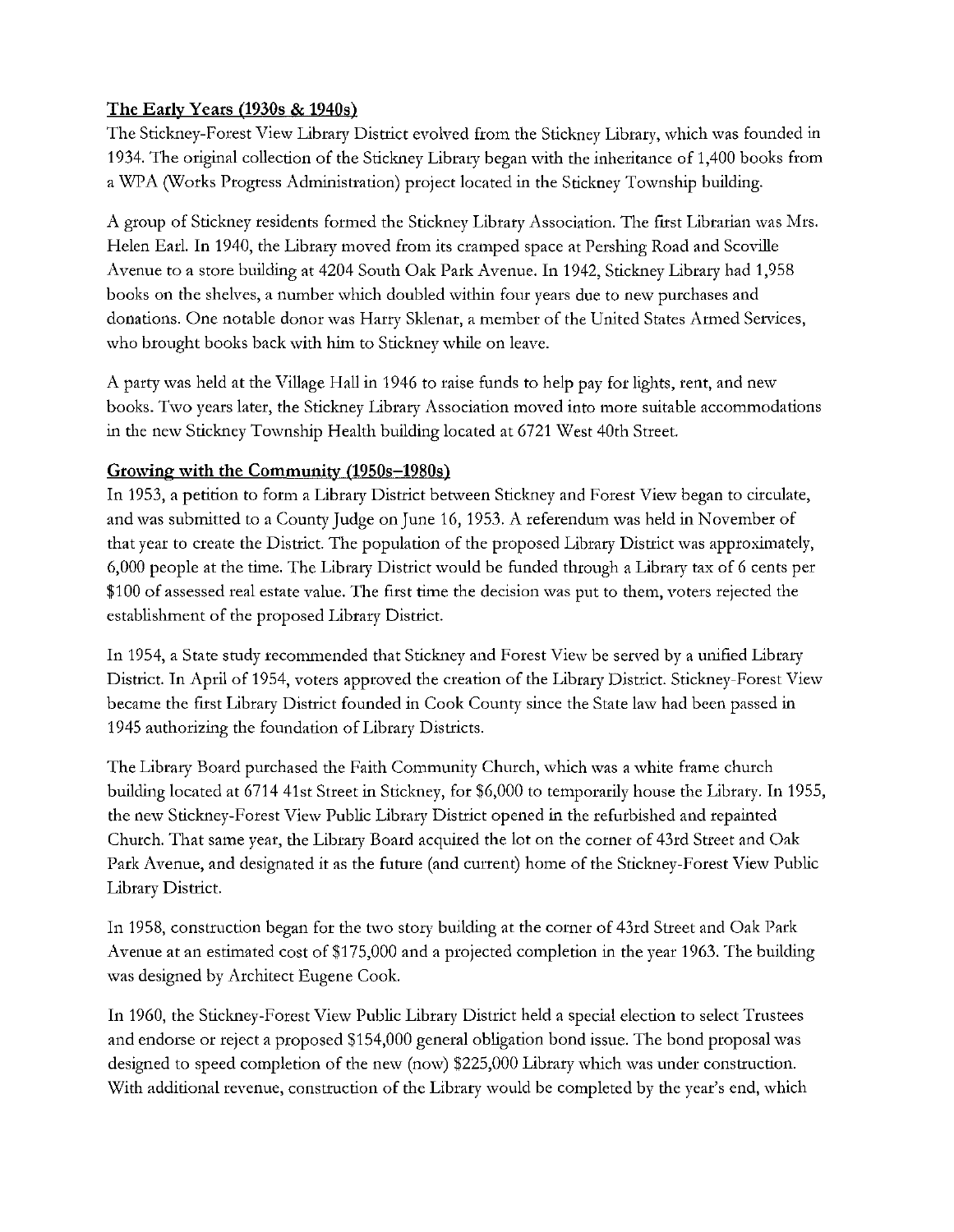was desirable due to the increased use of the existing facility. The Library was serving approximately 7,000 residents at that time.

In 1966, The Stickney-Forest View Public Library District was one of 19 west suburban Libraries to join a proposed Suburban Library System which was authorized by a new State law. This Library system provided Inter-Library loans, which would allow for the avoidance of unnecessary duplication within local collections and for member Libraries to specialize in subject areas.

In 1972, the Library had an exhibition of paintings and pen and ink drawings by artist Dorothy Eastline. By 1985, the Library had more than 500 movies in VHS format.

#### Renovations Begin (1990s & 2000s)

In 1993, renovations were completed that included the addition of the current Youth Services Department. The Library building was also made to be ADA compliant (in accordance with the standards of the day.)

Eleven years later, in 2004, additional renovations to the building were completed. New desks were installed, new flooring was put down, windows were updated, window shades were installed, and new lights and ceiling fans were installed. The existent washrooms were remodeled and a new family washroom was added. Public access to computers was provided through the addition of desktop PCs in the Main Room, as well as the establishment of a computer lab. In 2007, the North parking lot was built. In 2009, the Stickney-Forest View Library District annexed Central Stickney, an unincorporated part of Cook County, comprised of an 8 block by 4 block residential area, the industrial area between I-55 and Slst Street and Central Avenue to Harlem Avenue. In 2009, the Library celebrated its 75th anniversary.

#### A Modern Library (2010s & Beyond)

In 2013, the second story loft was renovated and turned into a Library space dedicated to Young Adults. A year later, Studio GC and Architect Richard McCarthy were retained for renovation **\r1s1orung.** 

On March 15th, 2015 The Library proposed a referendum question to the voters of the District asking to levy for a bond issue in the amount of \$1,237,267.00. A resounding 70% of the constituents voted "yes" for Library renovation and building improvement. In 2015, Architect Darren Schretter from Studio GC was retained to design and implement the Library renovation.

Construction for the \$1,800,000 project (with the Library self-funding a significant portion of costs through their Special Reserve fund) was completed in May of 2017. The project resulted in a space reconfiguration of the main and lower levels, increased office space, increased meeting room space, and a complete modernization of furnishings, finishes and color. Significant technical improvements included state-of the art audio visual equipment and a media box dispensary system. Many high efficiency upgrades included LED lighting, exterior solar shades and high efficiency window glazing. Impressive procurement of grant funding through DECO and E-Rate offset costs further. On April